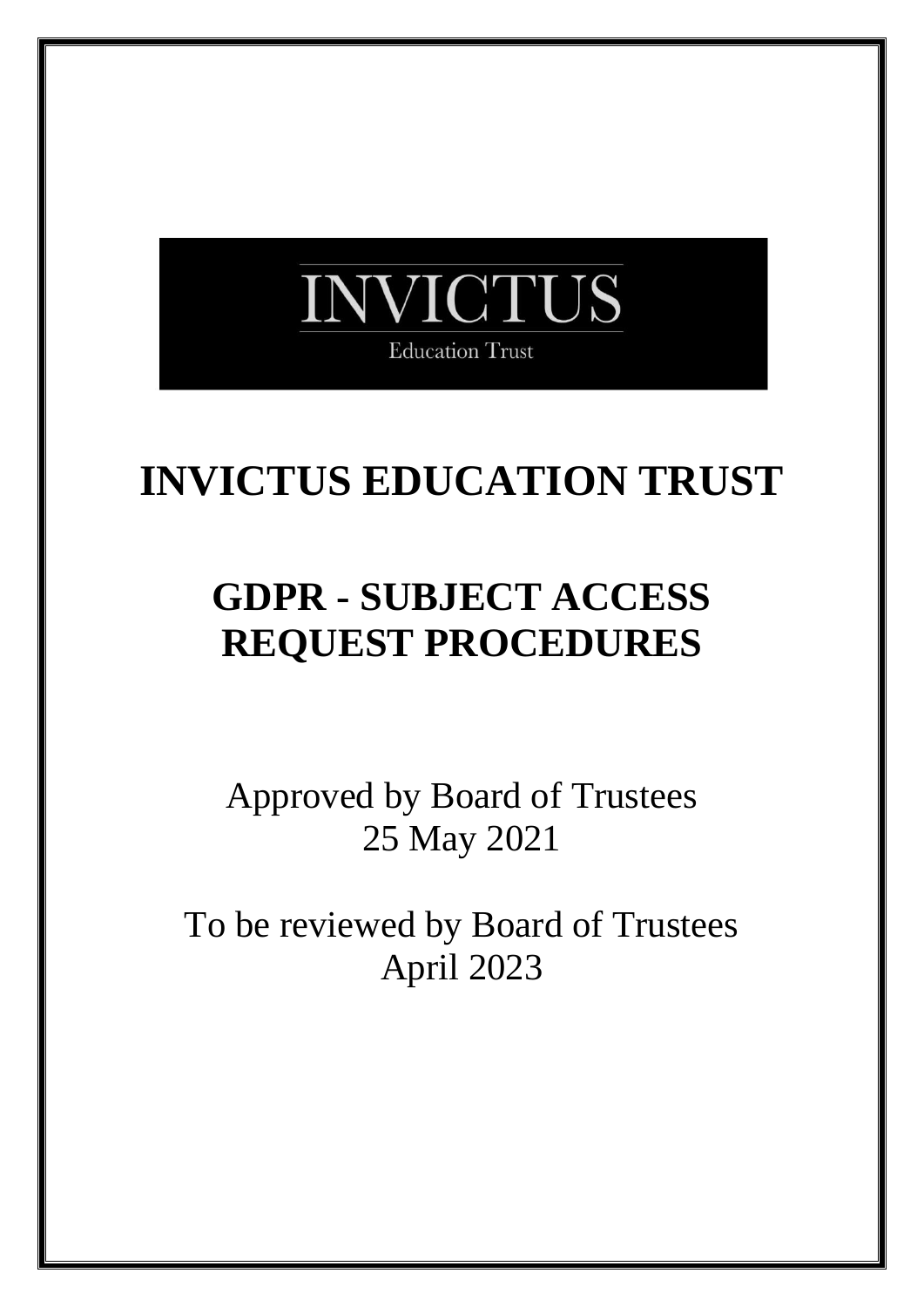#### **Document Provenance**

#### **GDPR Subject Access Request Procedures**

| Committee Approval Level        | <b>Board of Trustees</b>              |
|---------------------------------|---------------------------------------|
| Policy Author/Responsibility    | Chief Operating Officer – Julie Duern |
| <b>Policy First Implemented</b> | <b>July 2018</b>                      |
| Frequency of Review             | Every 2 Years                         |
| <b>Next Review Date</b>         | April 2021                            |
| Policy Approved by Committee    | 25 May 2021                           |
| <b>Next Review Date</b>         | April 2023                            |

### **CONTENT PAGE** 1. Introduction 3 2. What is Personal Information 4 3. Right of Access 4 4. Fees and Timeframe 5<br>5. Your other Rights 5 5. Your other Rights 5<br>6. Exemptions and Refusals 5 6. Exemptions and Refusals 7. Submission of SAR 6 8. Supervisory Authority 6 **Appendices** 1. Subject Access Request Form (SAR) 7 2. School Contact Information 9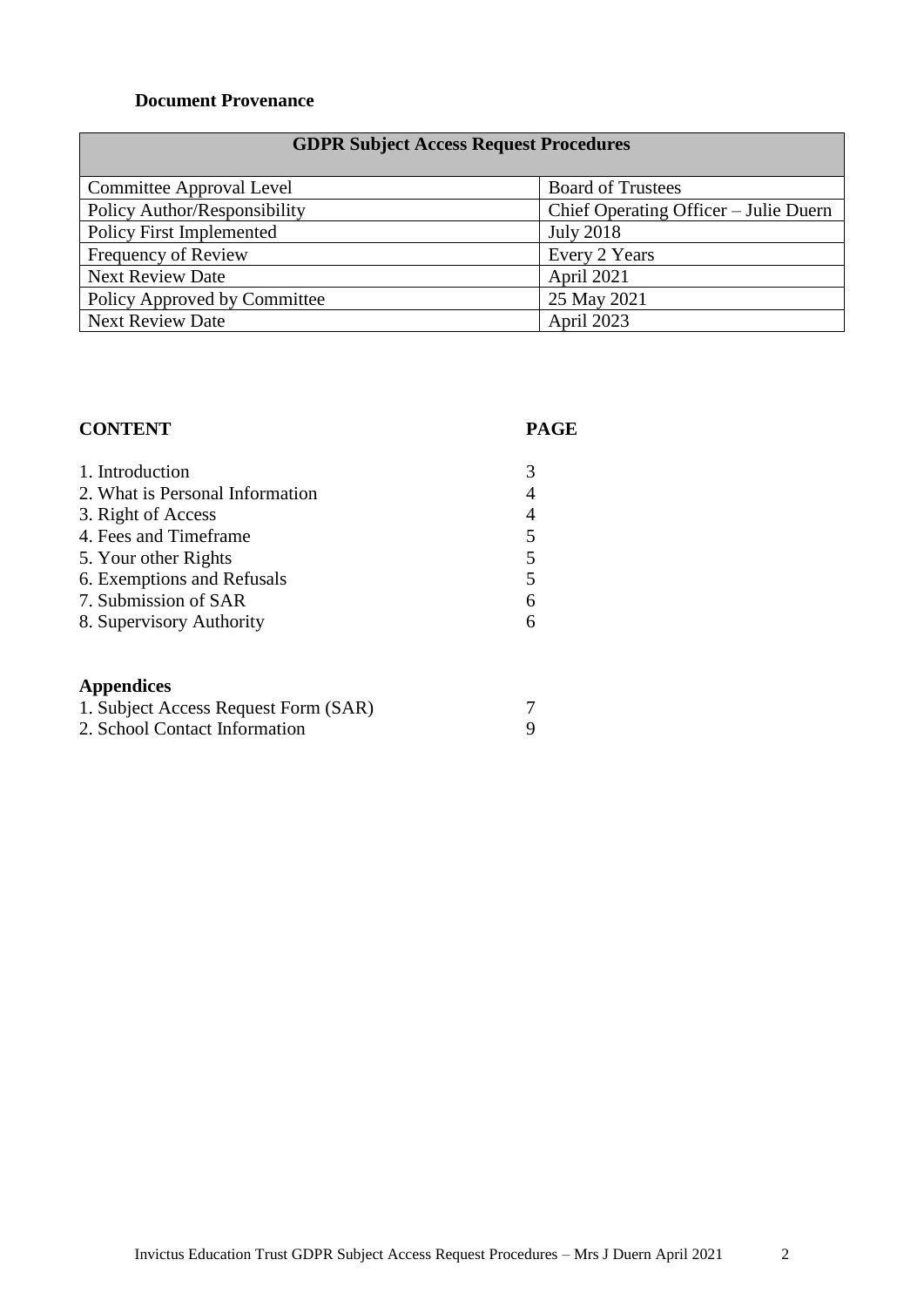#### **1. Introduction**

This procedure document supplements the Subject Access Request (SAR) provisions set out in the Trust's Data Protection Policy & Procedure and provides the process for individuals to use when making an access request, along with the protocols followed by the Trust when such a request is received.

The Trust needs to collect personal information effectively and compliantly, to carry out our everyday business functions and services and in some circumstances, to comply with the requirements of the law and/or regulations.

As the Trust processes personal information regarding individuals (*data subjects*), we are obligated under the General Data Protection Regulation (GDPR) to protect such information, and to obtain, use, process, store and destroy it, only in compliance with the GDPR and its principles.

#### **1.1 The General Data Protection Regulation**

The General Data Protection Regulation (GDPR) gives individuals the right to know what information is held about them, to access this information and to exercise other rights, including the rectification of inaccurate data. The GDPR is a standardised regulatory framework, which ensures that personal information is obtained, handled and disposed of properly.

The Trust is obligated under the GDPR and UK Data Protection Laws, to abide by the Regulations' principles, *which ensure that personal information shall be:*

- ➢ processed lawfully, fairly and in a transparent manner in relation to the data subject *('lawfulness, fairness and transparency')*
- ➢ collected for specified, explicit and legitimate purposes and not further processed in a manner that is incompatible with those purposes *('purpose limitation')*
- $\triangleright$  adequate, relevant and limited to what is necessary in relation to the purposes for which they are processed *('data minimisation')*
- ➢ accurate and, where necessary, kept up to date; every reasonable step must be taken to ensure that personal data that are inaccurate, having regard to the purposes for which they are processed, are erased or rectified without delay *('accuracy')*
- $\triangleright$  kept in a form which permits identification of data subjects for no longer than is necessary for the purposes for which the personal data are processed *('storage limitation')*
- $\triangleright$  processed in a manner that ensures appropriate security of the personal data, including protection against unauthorised or unlawful processing and against accidental loss, destruction or damage, using appropriate technical or organisational measures *('integrity and confidentiality').*

The Regulation also requires that *'the Controller shall be responsible for, and be able to demonstrate, compliance with the GDPR principles' ('accountability')*. The Trust has adequate and effective measures, controls and procedures in place, which protect and secure your personal information, and guarantee that it is only ever obtained, processed and disclosed in accordance with the relevant Data Protection Laws and Regulations.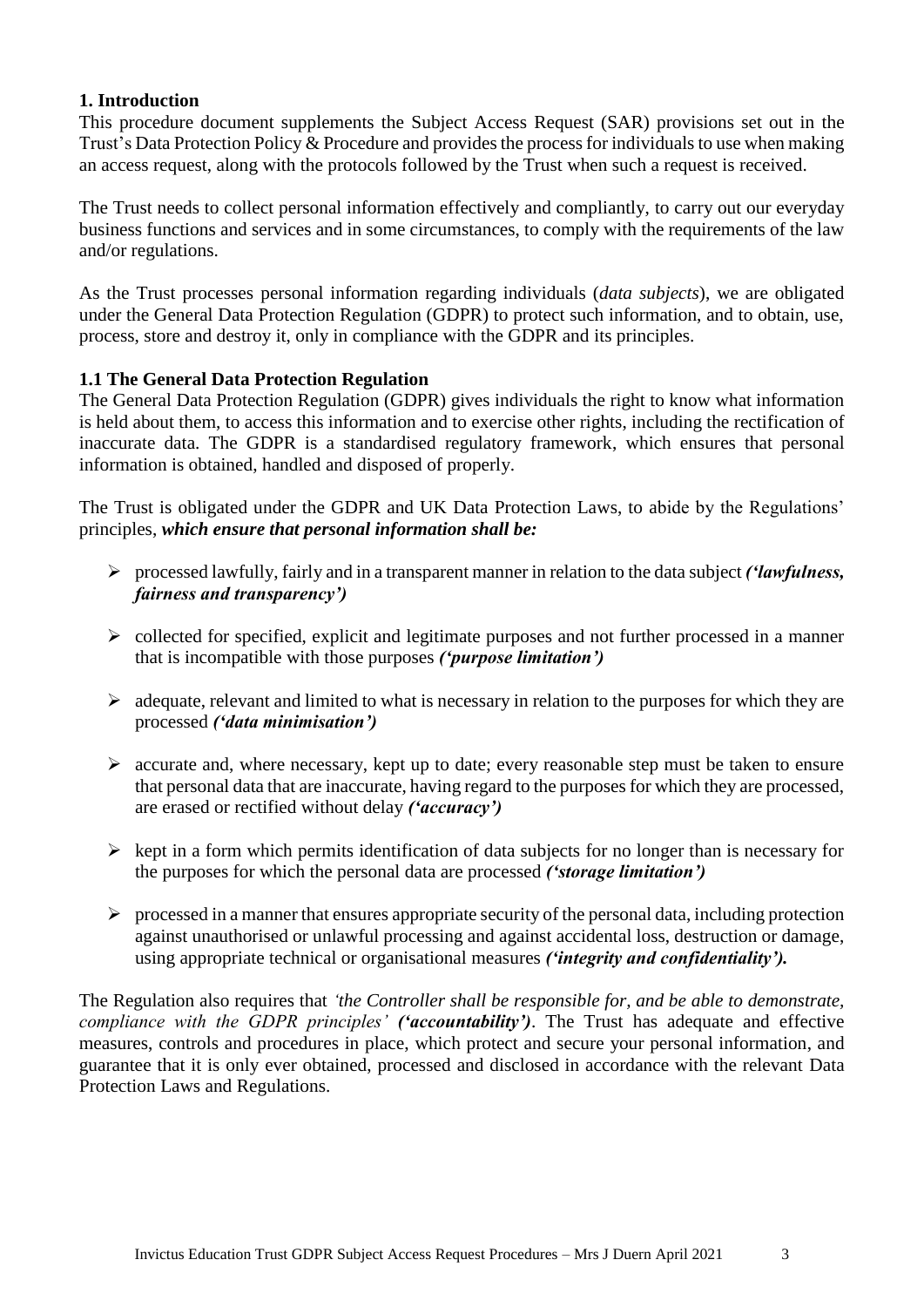#### **2. What is Personal Information?** *Information protected under the GDPR is known as "personal data" and is defined as:*

*"Any information relating to an identified or identifiable natural person; an identifiable natural person is one who can be identified, directly or indirectly, in particular by reference to an identifier such as a name, an identification number, location data, an online identifier or to one or more factors specific to the physical, physiological, genetic, mental, economic, cultural or social identity of that natural person."*

Further information on what constitutes personal information and your rights under the Data Protection Regulation and Laws can be found on the Information Commissioners Office (ICO) website.

#### **3. The Right of Access**

Under Article 15 of the GDPR, an individual has the right to obtain from the Controller, confirmation as to whether or not personal data concerning them is being processed. We are committed to upholding the rights of individuals and have dedicated processes in place for providing access to personal information. *Where requested, we will provide the following information:-*

- $\triangleright$  the purposes of the processing
- $\triangleright$  the categories of personal data concerned
- $\triangleright$  the recipient(s) or categories of recipient(s) to whom the personal data have been or will be disclosed
- ➢ If the data has been transferred to a third country or international organisation(s) (*and if applicable, the appropriate safeguards used)*
- ➢ the envisaged period for which the personal data will be stored (*or the criteria used to determine that period)*
- $\triangleright$  where the personal data was not collected directly from the individual, any available information as to its source

#### **3.1 How To Make a Subject Access Request (SAR)?**

A subject access request (SAR) is a request for access to the personal information that the Trust holds about you, which we are required to provide under the GDPR *(unless an exemption applies*). The information that we provide is covered in section 3 of this document.

You can make this request in writing using the Subject Access Request Form (Appendix 1). Where a request is received by electronic means, we will provide the requested information in a commonly used electronic form *(unless otherwise requested by the data subject).*

#### **3.2 What we do when we receive a Subject Access Request Form**

#### **Identity Verification**

Subject Access Requests (SAR) are passed to the **Data Protection Officer/Compliance Officer** as soon as received and a record of the request is noted. The person in charge will use all reasonable measures to verify the identity of the individual making the access request, especially where the request is made using online services.

We will utilise the request information to ensure that we can verify your identity and where we are unable to do so, we may contact you for further information, or ask you to provide evidence of your identity prior to actioning any request. This is to protect your information and rights.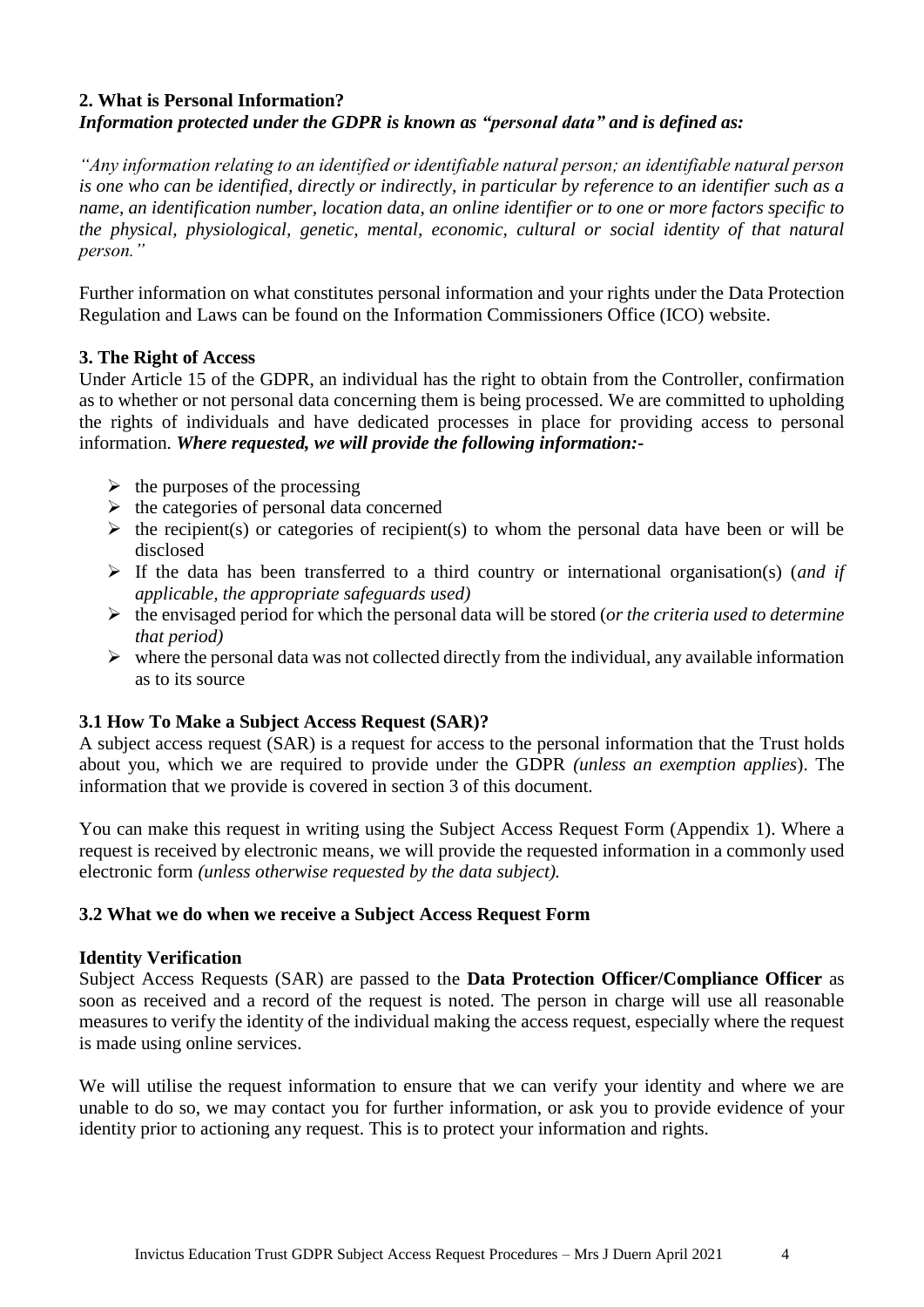If a third party, relative or representative is requesting the information on your behalf, we will verify their authority to act for you and again, may contact you to confirm their identity and gain your authorisation prior to actioning the any request.

#### **Information Gathering**

If you have provided enough information in your SAR to collate the personal information held about you, we will gather all forms (*hard copy, electronic etc.*) and ensure that the information required is provided in an acceptable format. If we do not have enough information to locate your records, we may contact you for further details. This will be done as soon as possible and within the timeframes set out below.

#### **Information Provision**

Once we have collated all the personal information held about you, we would send this to you in writing (*or in a commonly used electronic form if requested*). The information will be in a concise, transparent, intelligible and easily accessible format, using clear and plain language.

#### **4. Fees and Timeframes**

SARs are always completed within 30-days and are provided free of charge. Where the request is made by electronic means, we provide the information in a commonly used electronic format, unless an alternative format is requested.

Whilst we provide the information requested without a fee, further copies requested by the individual may incur a charge to cover our administrative costs.

The Trust always aims to provide the requested information at the earliest convenience, but at a maximum, 30 days from the date the request is received. However, where the retrieval or provision of information is particularly complex or is subject to a valid delay, the period may be extended by two further months. If this is the case, we will write to you within 30 days, and keep you informed of the delay and provide the reasons.

#### **5. Your Other Rights**

Under the GDPR, you have the right to request rectification of any inaccurate data held by us. Where we are notified of inaccurate data, and agree that the data is incorrect, we will amend the details immediately as directed by you and make a note on the system *(or record)* of the change and reasons.

We will rectify the errors within 30-days, and inform you in writing of the correction and where applicable, provide the details of any third party, to whom the data has been disclosed.

If for any reason, we are unable to act in response to a request for rectification and/or data completion, we will always provide a written explanation to you and inform you of your right to complain to the Supervisory Authority.

In certain circumstances, you may also have the right to request from the Trust, the erasure of personal data or to restrict the processing of personal data where it concerns your personal information; as well as the right to object to such processing. You can use the contact details in section 7 to make such requests.

#### **6. Exemptions and Refusals**

The GDPR contains certain exemptions from the provision of personal information. If one or more of these exemptions applies to your subject access request or where the Trust does not act upon the request, we shall inform you at the earliest convenience, or at the latest, within one month of receipt of the request.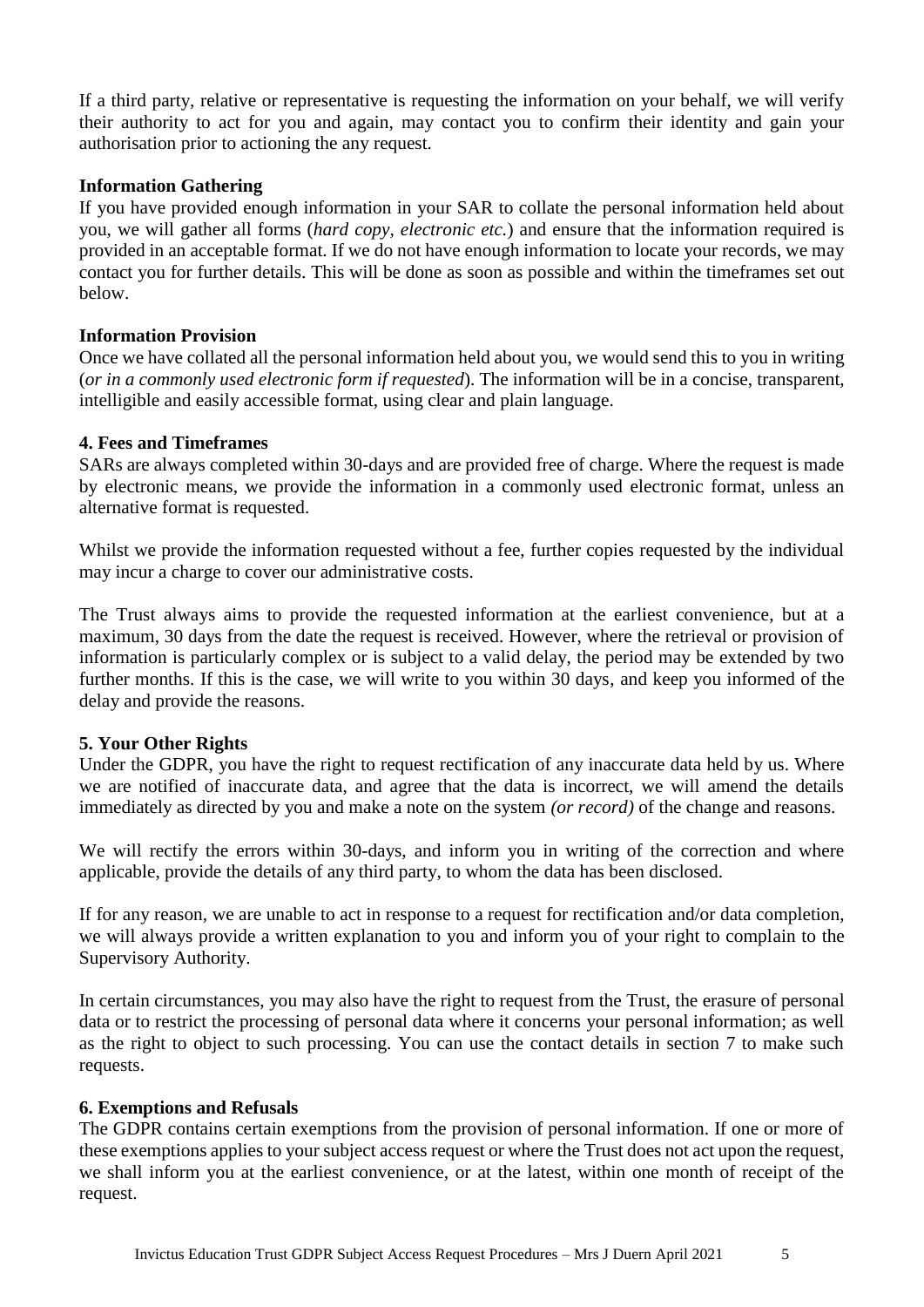#### Exemption/Restriction

- National Security
- Defence
- Public Security
- The prevention, investigation, detection or prosecution of criminal offences or the execution of criminal penalties, including the safeguarding against and the prevention of threats to public security
- Other important objectives of the general public, interest of the Union or of the Member State in particular an important economic or financial interest, including monetary, budgetary and taxation matters, public health or social security
- The protection of judicial independence and judicial proceedings
- The prevention, investigation, detection and prosecution of breaches of ethics for regulated professionals
- A monitoring, inspection or regulatory function connected, even occasionally to the exercise of official authority in the cases referred to in point a to e and g
- The protection of the Data Subject or the rights and freedoms of others
- The enforcement of civil law claims

Where possible, we will provide you with the reasons for not acting and any possibility of lodging a complaint with the Supervisory Authority and your right to seek a judicial remedy. Details of how to contact the Supervisory Authority are laid out in section 7 of this document.

#### **7. Submission of SAR**

Please submit your SAR to the relevant school, see Appendix 6

#### **8. Supervisory Authority**

If you remain dissatisfied with our actions, you have the right to lodge a complaint with the Supervisory Authority. *The Information Commissioner's Office (ICO) can be contacted at:*

Information Commissioner's Office Wycliffe House Water Lane Wilmslow Cheshire SK9 5AF Telephone: 0303 123 1113 *(local rate)* or 01625 545 745 *(national rate)* Fax: 01625 524 510 Email: [enquiries@ico.org.uk](mailto:enquiries@ico.org.uk)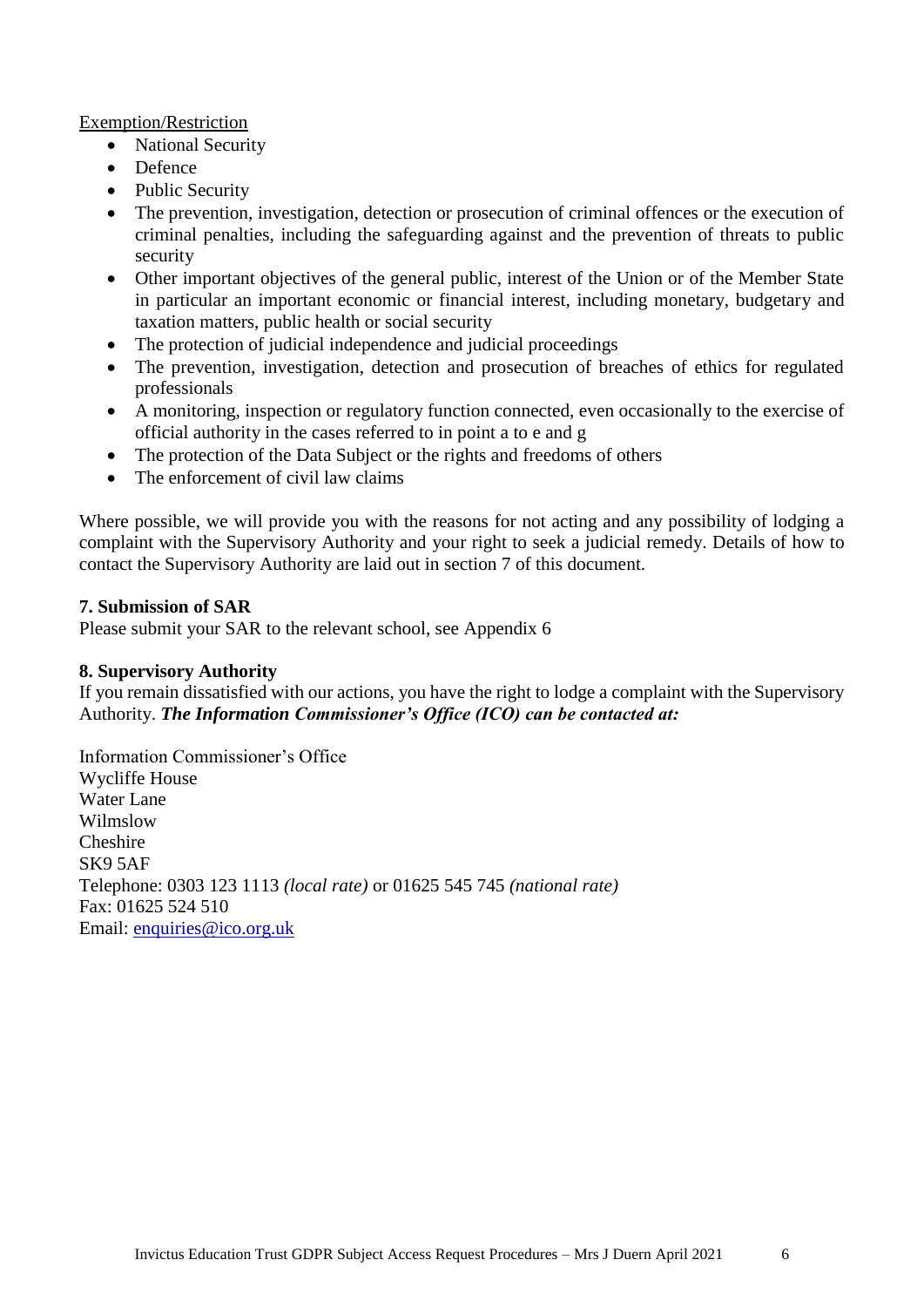#### **Appendix 1**

# **NVICTUS**

**Education Trust** 

## **Subject Access Request (SAR) Form**

Under the General Data Protection Regulation, you are entitled as a Data Subject to obtain from the Trust, confirmation as to whether or not we are processing personal data concerning you, as well as to request details about the purposes, categories and disclosures of such data.

You can use this form to request information about, and access to any personal data we hold about you. Please submit this form to the relevant school (see page 9).

#### **1. Data Subject's Personal Details**

| Data Subject's Name:      | Date of Birth: |
|---------------------------|----------------|
| <b>Home Telephone No:</b> | <b>Email:</b>  |

**Data Subject's Home Address**:

#### **2. Specific Details of the Information Requested:**

Please provide as much information as possible to assist us in responding to your request

**3. Data Subject's Declaration – I declare that the information I have provided on this form is correct.**

**Date:**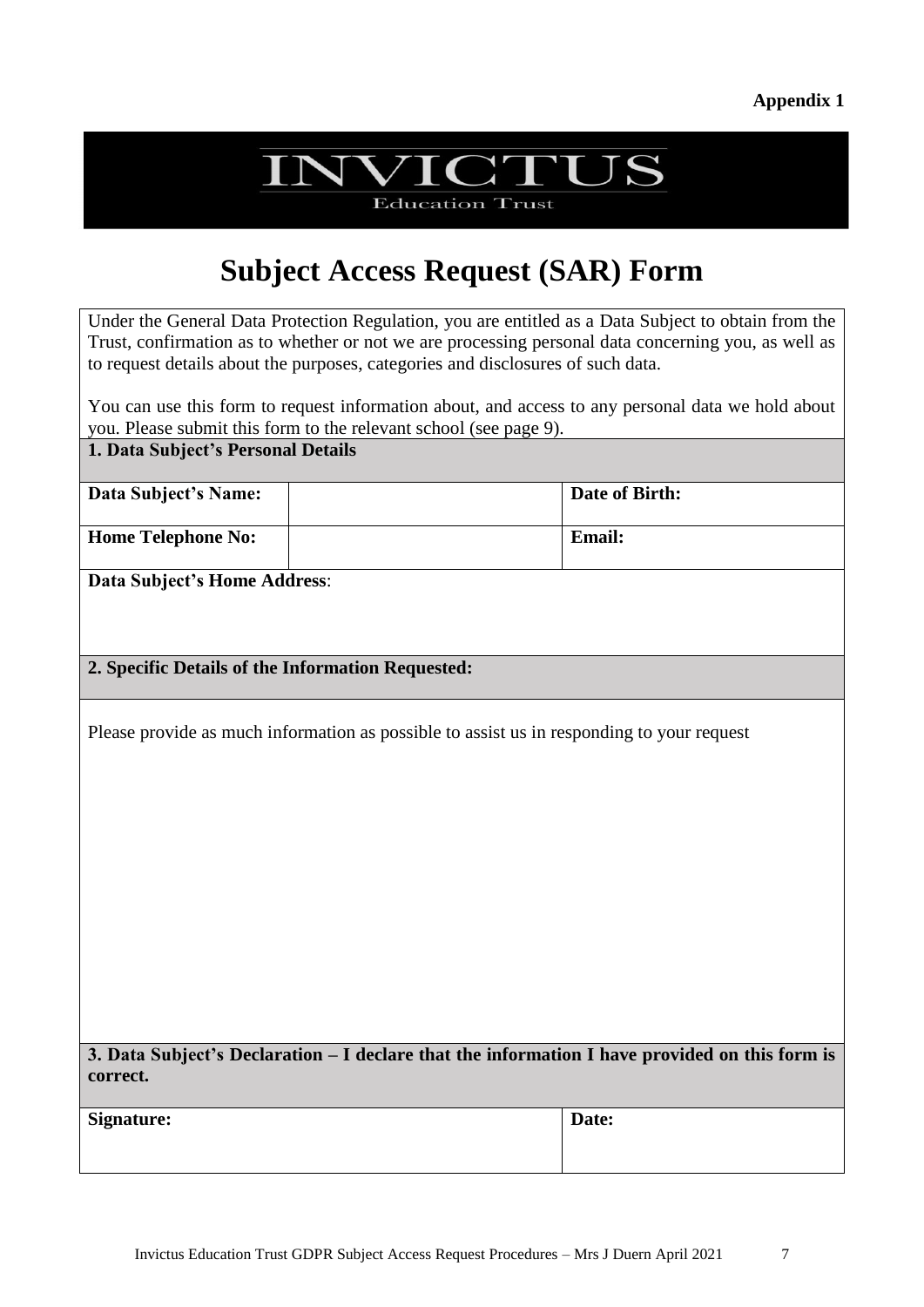| 4. Representatives (only complete this section, if you are acting as the parent/representative for a<br>Child/Data Subject) Please Note: We may still need to contact the Student/Data Subject where proof                                     |                        |                        |                                      |  |  |  |
|------------------------------------------------------------------------------------------------------------------------------------------------------------------------------------------------------------------------------------------------|------------------------|------------------------|--------------------------------------|--|--|--|
| of authorisation or identity are required.<br><b>Representative's Name:</b>                                                                                                                                                                    |                        |                        | <b>Relationship to Data Subject:</b> |  |  |  |
| <b>Telephone No:</b>                                                                                                                                                                                                                           |                        |                        | <b>Email:</b>                        |  |  |  |
| <b>Representative's Address:</b>                                                                                                                                                                                                               |                        |                        |                                      |  |  |  |
| I confirm that I am the authorised representative of the named Data Subject and that the<br>information I have provided on this form is correct.                                                                                               |                        |                        |                                      |  |  |  |
| <b>Representative's Signature:</b>                                                                                                                                                                                                             |                        | Date:                  |                                      |  |  |  |
| 5. Verification of identity is required of the person completing this form before the request can<br>be processed. Please note you must provide a copy of photo ID and a document, which confirms<br>your home address such as a utility bill. |                        |                        |                                      |  |  |  |
| I enclose as verification of identity a photocopy of my (please tick)                                                                                                                                                                          |                        |                        |                                      |  |  |  |
| <b>Passport</b>                                                                                                                                                                                                                                | <b>Driving Licence</b> | <b>Utility Bill</b>    | <b>Other</b>                         |  |  |  |
| 6. Completed Forms.<br>Please post or email your completed Subject Access Request Form and evidence of identity to<br>the relevant school as detailed on page 9                                                                                |                        |                        |                                      |  |  |  |
|                                                                                                                                                                                                                                                | <b>OFFICE USE ONLY</b> |                        |                                      |  |  |  |
| School:                                                                                                                                                                                                                                        |                        | <b>Date Received:</b>  |                                      |  |  |  |
| <b>Information Provided</b><br>Please detail the information provided                                                                                                                                                                          |                        |                        |                                      |  |  |  |
| <b>Actioned by:</b>                                                                                                                                                                                                                            |                        | <b>Date Responded:</b> |                                      |  |  |  |
|                                                                                                                                                                                                                                                |                        |                        |                                      |  |  |  |

**This form must be retained on school's GDPR file.**